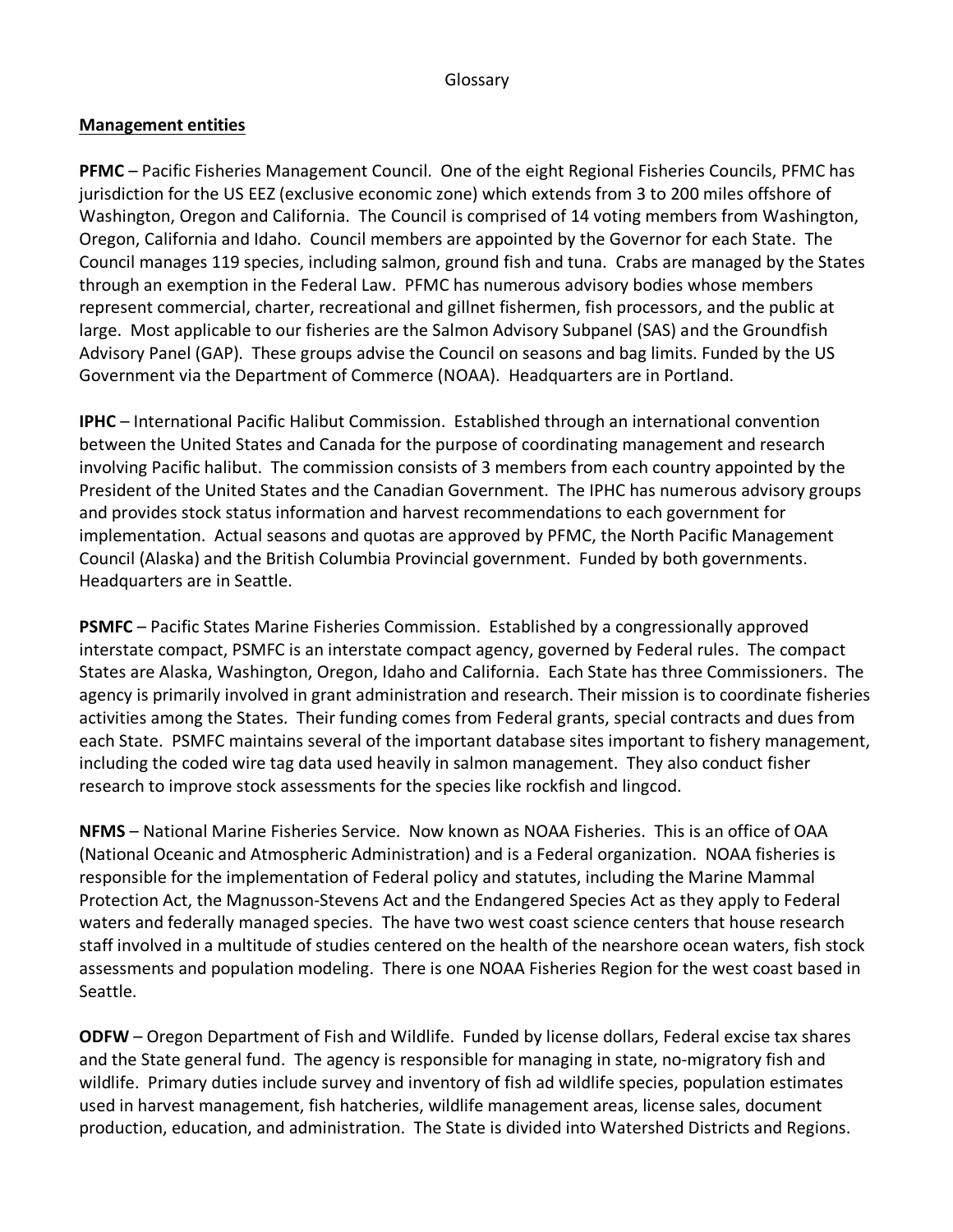We are in the Lower Rogue District. The headquarters are in Salem and ODFW employs around 1000 people.

**OFWC** – Oregon Fish and Wildlife Commission. Comprised of seven members appointed by the Governor, the Commission sets policy for the ODFW, appoints the Director and has regulatory authority over fishing and hunting activities, including setting seasons, establishing bag limits and prescribing the manner and means of take. Their jurisdiction includes Oregon's Territorial Sea, which runs from the shore out to three miles. They can be more restrictive than the Federal rules in adjoining Federal waters, but never less restrictive. Regulations that involve the take of ESA listed stocks require Federal oversight and approval from NOAA fisheries or the U.S. Fish and Wildlife Service.

**DSL** – Oregon Department of State Lands. This is the administrative agency of the State Land Board. Among other duties, DSL is responsible for the management of submersible state lands, those on the bed and banks of navigable streams. In order to do work on submersible land, including habitat improvement, a permit from DSL must be obtained

**SMB** – State Marine Board. The State Marine Board is the boating agency for Oregon. It handles titling and registration of boats, contracts with Sheriff's Offices and the Oregon State Police for boating law enforcement and safety patrols, develops and maintains boating facilities (ramps, docks, bathrooms, parking lots used by boaters) and registers guides and outfitters and licenses charter boats. These is a five-member governing Board that sets policy for the agency and develops regulations dealing with boats and boating activities. Governing Board members are appointed by the Governor. The agency is funded by boat title and registration fees and a share of the Federal motorboat fuel tax fund.

**OSP** – Oregon Stat Police. OSP has a wildlife unit dedicated to the enforcement of Fish and Wildlife statutes and regulations and boating safety. The wildlife unit contracts with ODFW and SMB for enforcement activities and is paid out of the budgets of those two agencies. OSP Wildlife officers also provide support for the local agencies and perform road enforcement work as well.

# Important Fish Programs

**STEP** – Salmon and Trout Enhancement Program. ODFW runs the STEP program for the purpose of enlisting and utilizing volunteers to aid in various fish programs. There are 10 STEP biologists, one for each Watershed District. STEP is a legislatively established program and funding comes from fishing license dollars matched on a three to one basis with Federal excise tax funds, specifically Wallop-Breaux. Many sportsmen groups associate with the STEP program, including OSCF. Most of the "STEP groups" are located on the coast and most are involved with building, maintaining and running hatcheries that raise salmon. A few, like OSCF, are more involved with survey and inventory activities, collection of data, and angler education. STEP is overseen by STAC (Salmon and Trout Enhancement Program Advisory Committee) consisting of 13 members representing the various STEP Districts. STAC duties include the review of STEP activities, reviews fish propagation permits for the STEP hatcheries, advises ODFW on STEP related issues and provides an annual report to OFWC. STAC also reviews mini-grants of up to \$2,000 for specified fishery projects that benefit or relate to STEP programs or activities. STAC members are appointed by the Governor.

**R&E –** Restoration and Enhancement Program. The program administers grants awarded b OFWC based on the recommendations of the R&E board. The Board consists of seven members appointed by the OFWC to represent sport fishermen, commercial fishermen, gillnetters, fish processors and the public at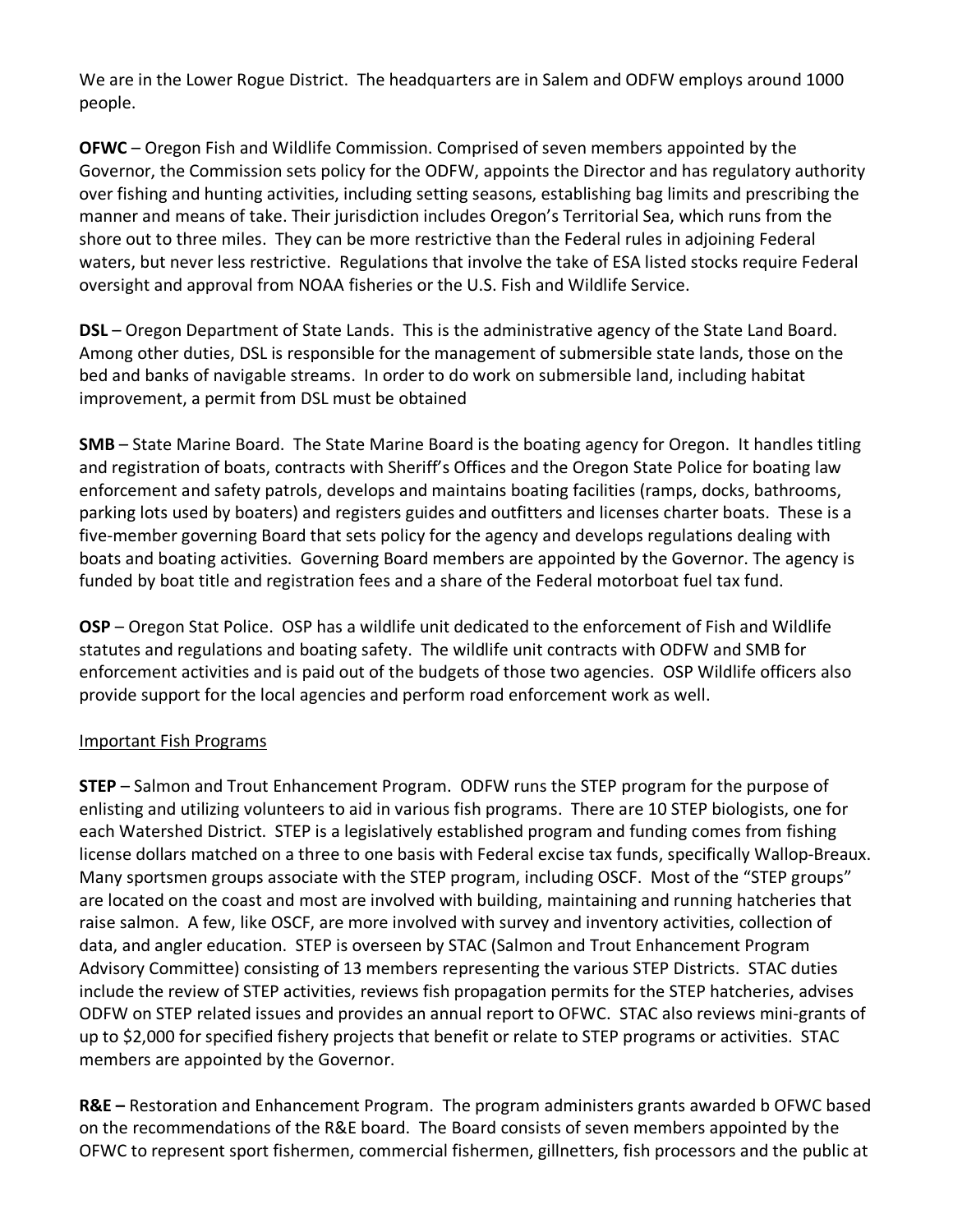large. The purpose of the program is to restore state-owned fish hatcheries, enhance natural fish production, expand hatchery production and to provide additional public access to fishing waters. R&E is funded by a surcharge on all recreational fishing licenses, gillnet permit fees, troll permit fees and a five cent per pound landing fee on all commercial salmon and steelhead landings. R&E also provides money to fund the STAC mini-grant program.

**SPORT FISH ADVISORY COMMITTEE** – This advisory committee is appointed by the ODFW Marine Resources Program in Newport. Representatives from many coastal communities are asked to advise ODFW program managers on issues related to ground fish and halibut angling and management.

# Commonly used terms and acronyms

**ESA** – Endangered Species Act. A federal law passed in 1973. The ESA defines an "endangered species" as any species in danger of extinction throughout all or a significant portion of its range. A "threatened" species is one likely to become endangered within the foreseeable future throughout all or a significant portion of its range. The law requires Federal consultation, commonly referred to as a section 7 consultation, on any Federal action that could affect a listed species. Examples of section 7 consultations in fisheries management include: the review of proposed salmon fishing seasons to ensure that standards set for the multitude of listed salmon populations are not exceeded; limitation on ocean Coho harvest in the SONCC (see ocean fishing management units); requirements for barbless hooks in the ocean recreational salmon fishery.

**NET PEN** – A large (30' x 30") rectangular device consisting of a frame work of connected HDPE pipe sections (usually 12" in diameter) topped with a wooden walkway, from which is suspended a small mesh net usually 12' in depth. Net pens are used to hold fish for the growth or to acclimate anadromous fish to a specific water environment to imprint that location for eventual return.

**SCREW TRAP** – A 6' diameter cone shaped cylinder supported by two aluminum pontoons. The trap is anchored in a flowing stream, the current turns the cylinder and vanes direct the water and fish to the small cone opening where they enter a holding box. Screw traps are used to capture out migrating salmon and steelhead smolts (juvenile anadromous fish) for the purpose of assessing numbers, condition and species composition.

**CODED WIRE TAGS (CWT)** – hair like stainless steel wires that have a unique code chemically etched on them. These are inserted into the nasal cartilage of juvenile fish to note their origin and release site. CWT stay in the fish for life and are recovered using a metal detector wand. The snout of the fish is removed and sent to a lab for processing. The CWT is recovered and read using a microscope. CWT are commonly used to determine movement patterns of salmon.

**ANADROMOUS FISH** – fish that are born in fresh water, migrate to the ocean to mature and return to fresh water to spawn. Salmon, steelhead, smelt, striped bass and sturgeon are the most common examples.

**CATADROMOUS FISH** – fish that spend the majority of their life cycle in fresh water and return to the ocean to spawn. Some forms of eels are catadromous. However, our locally common eel, the Pacific lamprey are anadromous.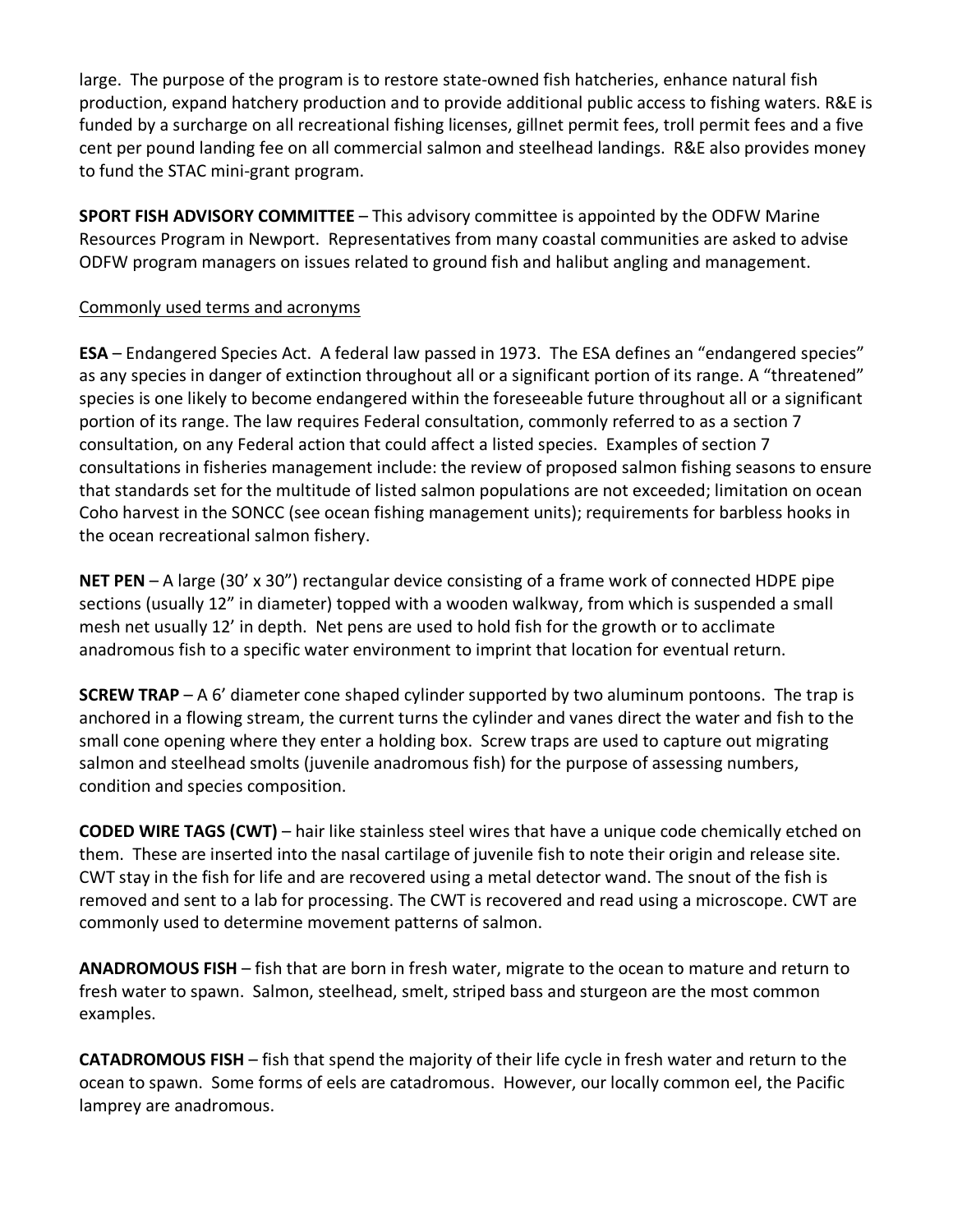**ROGUE SMU** – Rogues Species Management Unit. This is for fall Chinook and includes Euchre Creek, Rogue River, Hunter Creek, Pistol River, Chetco River and the Winchuck River. Fall Chinook from this SMU all exhibit similar characteristics: they are south migrating and mature in the ocean off of Central California; they spawn primarily at age four, but have some genetic markers for later maturing fish and at least a portion of adults spawn at age five and six. Run timing depends primarily on the river length and fall rain. Historically, most of these systems were bar bound (not flowing to the ocean) during the late summer and early fall. The Rogue has sufficient flow to remain open the Chetco is now dredged allowing fish to enter prior to fall flow increases.

**ESCAPEMENT** – Escapement is the number of spawning adult fish estimated to be returning to their natal stream *after* all fishing removals have occurred.

**HARVEST RATE** – Each fishing removal sector (ocean, bubble, estuary/in-river) harvests fish as a percentage of the total harvest. For example (using hypothetical umbers), the ocean has a harvest rate of around 50%, the bubble 7% and the in-river 24%. These numbers are used to arrive at escapement.

**STRAY RATE** – This denotes the number of hatchery origin fish that mix with naturally produced fish on the spawning areas, generally expressed as a percentage. Salmon plans specify the allowable stray rate for each stream, for example <10% for the Winchuck, <20% for the Chetco, <5% for Hunter Creek and Pistol River. ODFW policy guidance specifies <10% for all streams unless specified in a management plan. Straying generally refers to Coho salmon which tend to return to non-natal streams at a much higher proportion than Chinook.

**RECRUITMENT** – The number of juvenile fish that survive to adulthood. In the case of fall Chinook, usually from 1-3%. Recruitment depends largely on natal stream survival of juveniles to migration in the ocean and on ocean conditions. During periods of favorable ocean conditions (cold water and high populations of macro organisms) juveniles survive at a fairly high rate.

**DESIRED STATUS** – The desired escapement described in a management plan. This is the management target and helps determine appropriate harvest levels, particularly in fresh water.

**CONSERVATION STATUS** – The minimum escapement level necessary to allow fishing on a particular stock of fish. This is sometimes referred to as the "floor" when talking about the Sacramento and Klamath Fall Chinook population estimates. Generally, fishing is not allowed if populations are projected to be at or below conservation status.

**MSY** – Maximum sustained yield. The largest catch that can be taken from a species stock over an indefinite period. As a general concept this is somewhere around 30% of the unexploited population level. This is usually somewhere between desired status and conversation status. Many plan documents do no used "desired status", opting instead to use MSY as the management target.

**MIXED STOCK FISHERIES** – Mixed stock fisheries are generally ocean areas that have stocks from many river systems co-mingling over large areas. For example, fall Chinook off of the Oregon Coast are primarily from the Central Valley of California (Sacramento, American, Feather, Yuba and San Joaquin), along with smaller numbers from the Klamath River, Columbia River basin fish and the coastal streams in northern California and southern Oregon.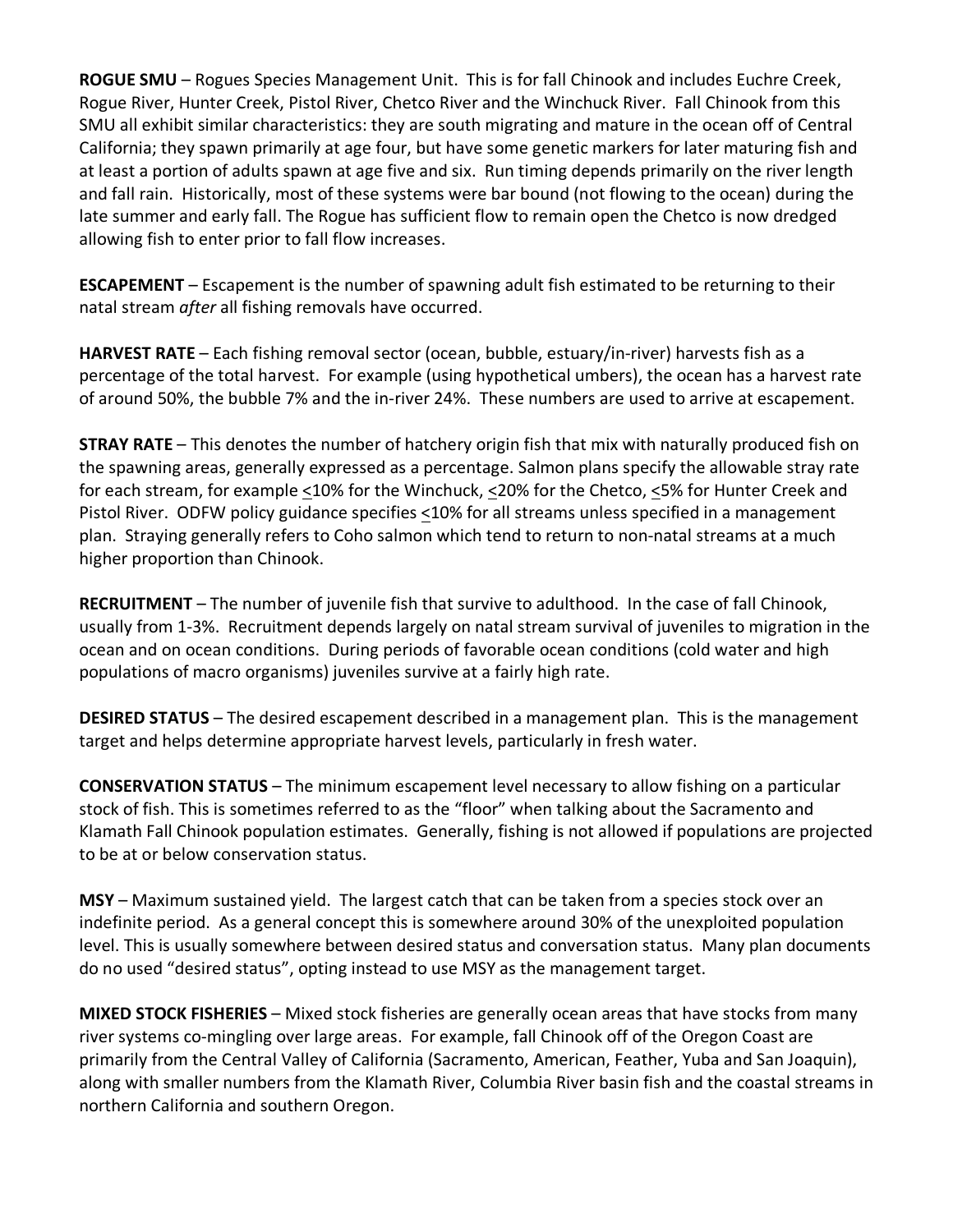**CARRYING CAPACITY** – The maximum number of individuals that a given environment can support without detrimental effects. Carrying capacity is not static, but changes as it is affected by all the variables present in nature. For example: water flow, water temperature and turbidity can all effect the carrying capacity for juvenile salmonids in the Chetco River.

**LIMITING FACTOR** – the growth and well-being of an organism is ultimately limited by that essential resource that is in its lowest supply relative to what is required. The most deficient resource is, therefore, called the limiting factor. In terms of salmon locally, a limiting factor for Chinook in the Winchuck River is lack of estuary complexity and size. In streams that have been splash dammed, the chief limiting factor is usually the lack of spawning gravels. With current management methods in place, fishing is seldom a limiting factor for salmon.

**BY-CATCH** – The non-targeted take of fish incidental to targeted fishing. Examples include: the take of juvenile Chinook salmon by mid-water trawl nets targeting whiting; the take of halibut by bottom trawl nets targeting sole; the take of Coho salmon by troll boats targeting Chinook.

**FECUNDITY** – The actual reproductive rate of an organism as measured by the number of eggs produced. In one study of Chinook salmon, fecundity rates differed based on the age of the female. Three-year-old fish produced 8,500 eggs, four-year olds 9,100 eggs and five-year olds 11,900 eggs. With halibut, newly sexually mature females of approximately 50 pounds produce around 500,000 eggs. Older age females of 200 pounds will produce around 2 million eggs. In the management context, insuring that a proportion of breeding females reach older ages generally results in better recruitment.

**PELAGIC FISH** – Fish that live in the pelagic zone of the ocean, neither near the bottom nor near the shore structure. Examples include tuna, sharks, herring, anchovies and most billfish.

**AGE STRUCTURE** – Age structure is a biological concept that divides populations into pre-productive (juvenile, non-sexually mature) productive and post productive individuals. In the management context, age structure is an important measure of the harvest pressure on a species or population. Within the limits imposed by carrying capacity, a healthy population would have good representation of all age classes. Too few older (post-productive) individuals could be a symptom of over harvest, too few juveniles could signal a significant limiting factor where juveniles are born and/or reared. Too few productive individuals signal a potential for population collapse, possibly caused by over harvest or lack of recruitment.

# Ocean salmon fishing management units

**SOUTH OF FALCON** – The area between Cape Falcon (a prominent landmark just north of Manzanita on the northern Oregon coast) and Humbug Mountain (a prominent landmark just south of Port Orford). This is the general Oregon fishing zone for both recreational and commercial salmon fishing.

**KLAMATH MANAGEMENT ZONE** – The area between Humbug Mountain and Horse Mountain (a prominent landmark south of Eureka, California). Commonly referred to as the KMZ or "the zone". This area harvests the highest number of Klamath River fall Chinook and is frequently managed more restrictively than areas to the north or south.

**OCEAN TERMINAL** – The area immediately adjacent to a river mouth, usually a three-mile arc. Also known as the "bubble" as in the "Bubble Season". ODFW has established a few Ocean Terminal Seasons